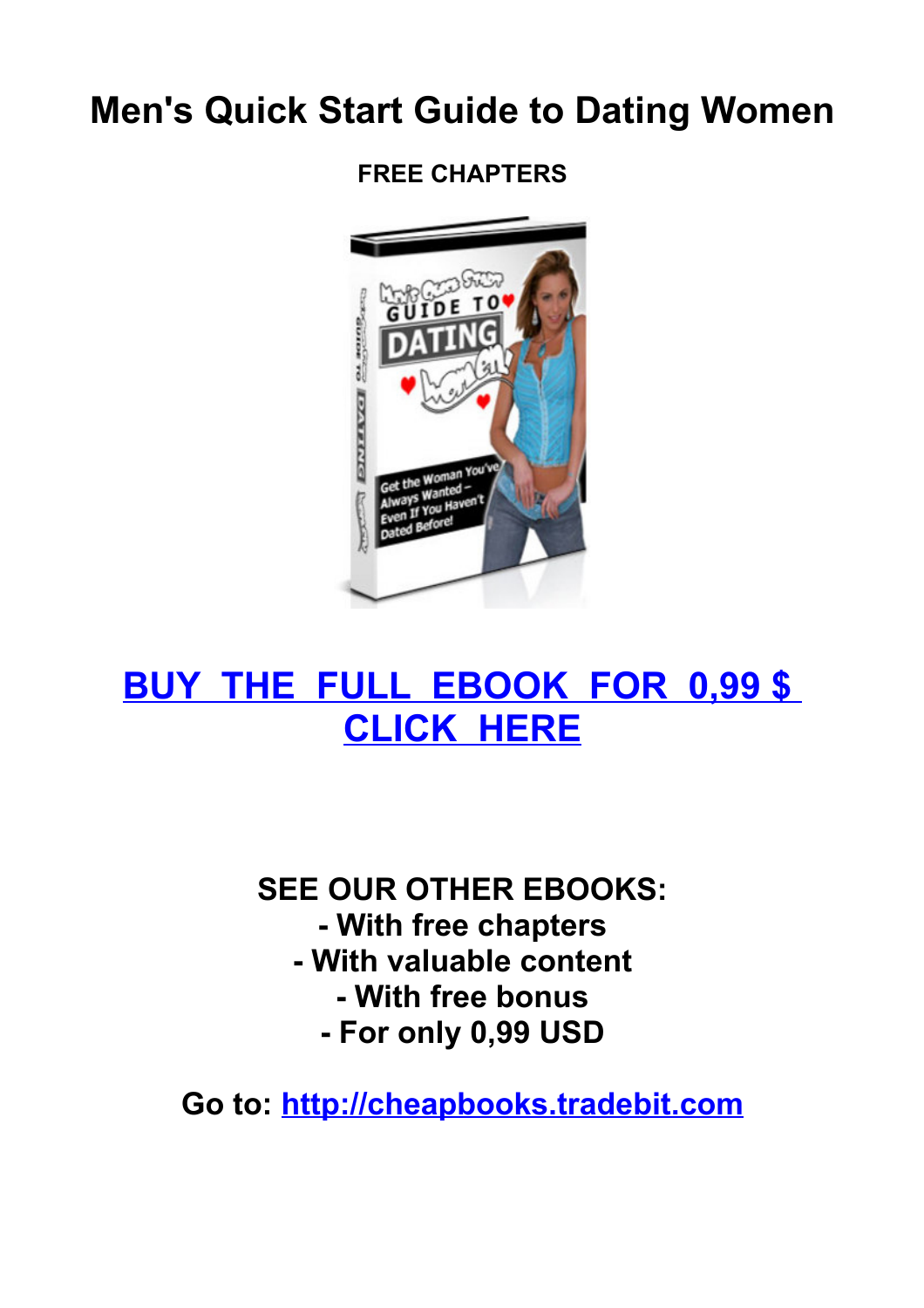### **PART 2: TAKING CARE OF YOURSELF FIRST**

#### **2.1 What do You Want?**

Before you can decide which woman you want to date (will be covered in the next part of this book so we'll get there soon), you need to decide what you are looking for and expecting to get from the date.

When you begin dating, try to know what you want from your dating partner. All of us date for different reasons. Sometimes these reasons are unknown to our conscious mind. You need to seriously ask yourself what you want from your dating partner.

You need to understand what makes you tick so that you will ask the right woman out on a real date.

#### Maybe:

- $\Box$  You are an honest guy,
- $\Box$  You hold truthfulness in high esteem,
- $\Box$  You are a hard worker,
- $\Box$  You really despise laziness.

Do some serious thinking about yourself because the character traits that are important to you today are always going to be important to you. Now, taking your in-depth understanding of yourself into consideration, you need to think about exactly what you expect to get from the dating process.

**Important!** If you only want to date because everybody else that you know is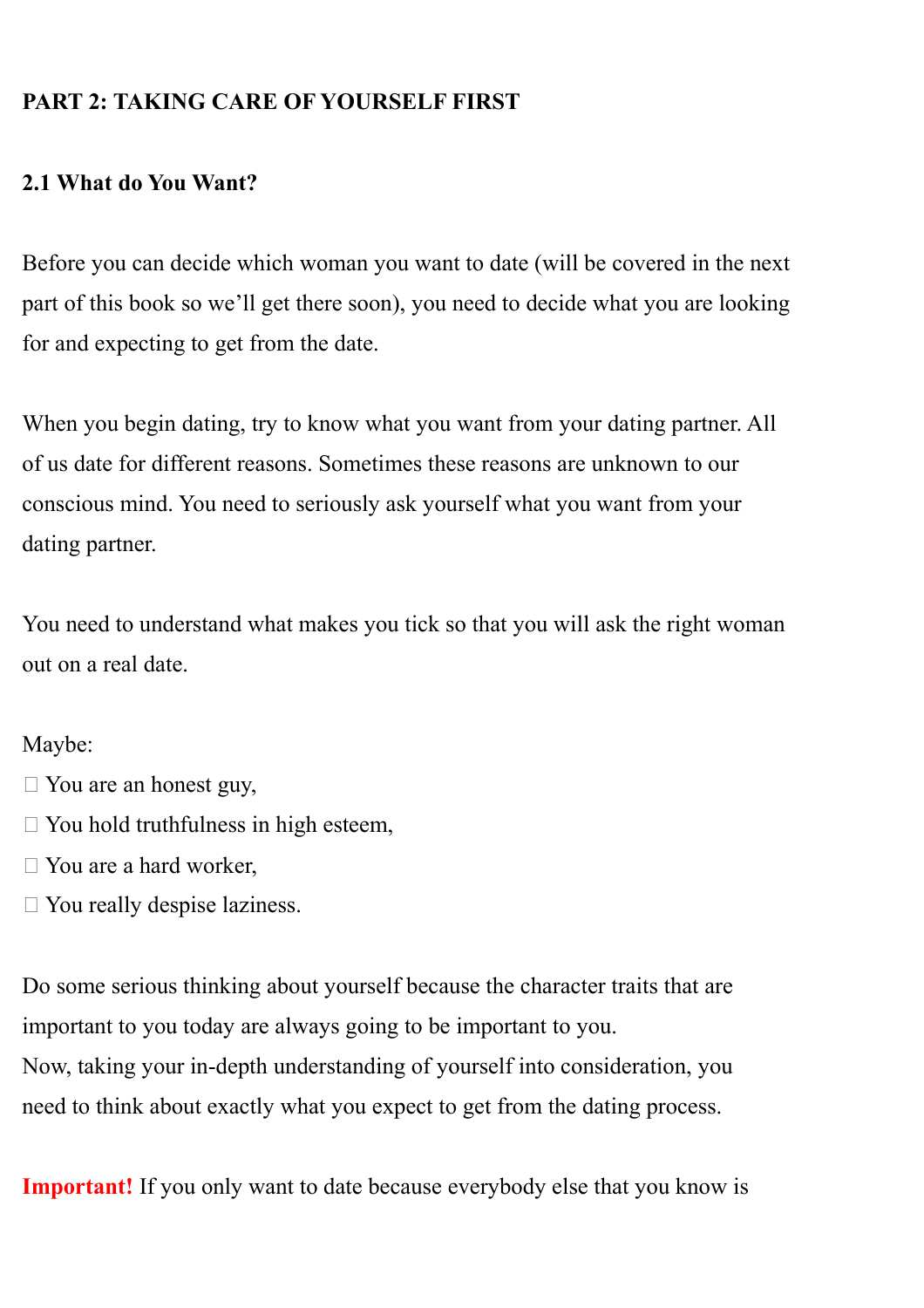dating and you are feeling really left out and alone, that isn't a good reason. You know yourself better than that. You have never done anything just because others were doing it. There's no point in starting to date just because others are dating.

**Warning!** If you only want to date for the purpose of satisfying your own biological urges and one-night-stands are going to be your thing, then at least practice safe sex. There's no need for you to die young. You won't like yourself much if you do date for that reason, however. You have always been a person who believed in honest relationships. You still do.

Dating for the purpose of finding a person who will share your joys and sorrows like a good friend is a pretty good reason to join the dating scene. Nobody wants to face life alone. But you do need to be honest with your dating partner that friendship is your main objective. You don't want to mislead a woman into thinking you are looking for a permanent commitment if you aren't.

If you are dating so that you will have someone available to just adore you, faults and all like mom does, get a dog and save the poor woman a broken heart. Having a beautiful woman on your arm just to impress your friends isn't a good reason for dating. You can find other ways to impress your friends that won't cause anybody to be hurt. Buy a sports car.

Remember that everybody wants something every time. The woman you date wants something... and you want something, as well. Dating women who actually expect and want the same things out of a relationship that you want and expect will not only narrow your search it will also make your dating experiences much more enjoyable and rewarding.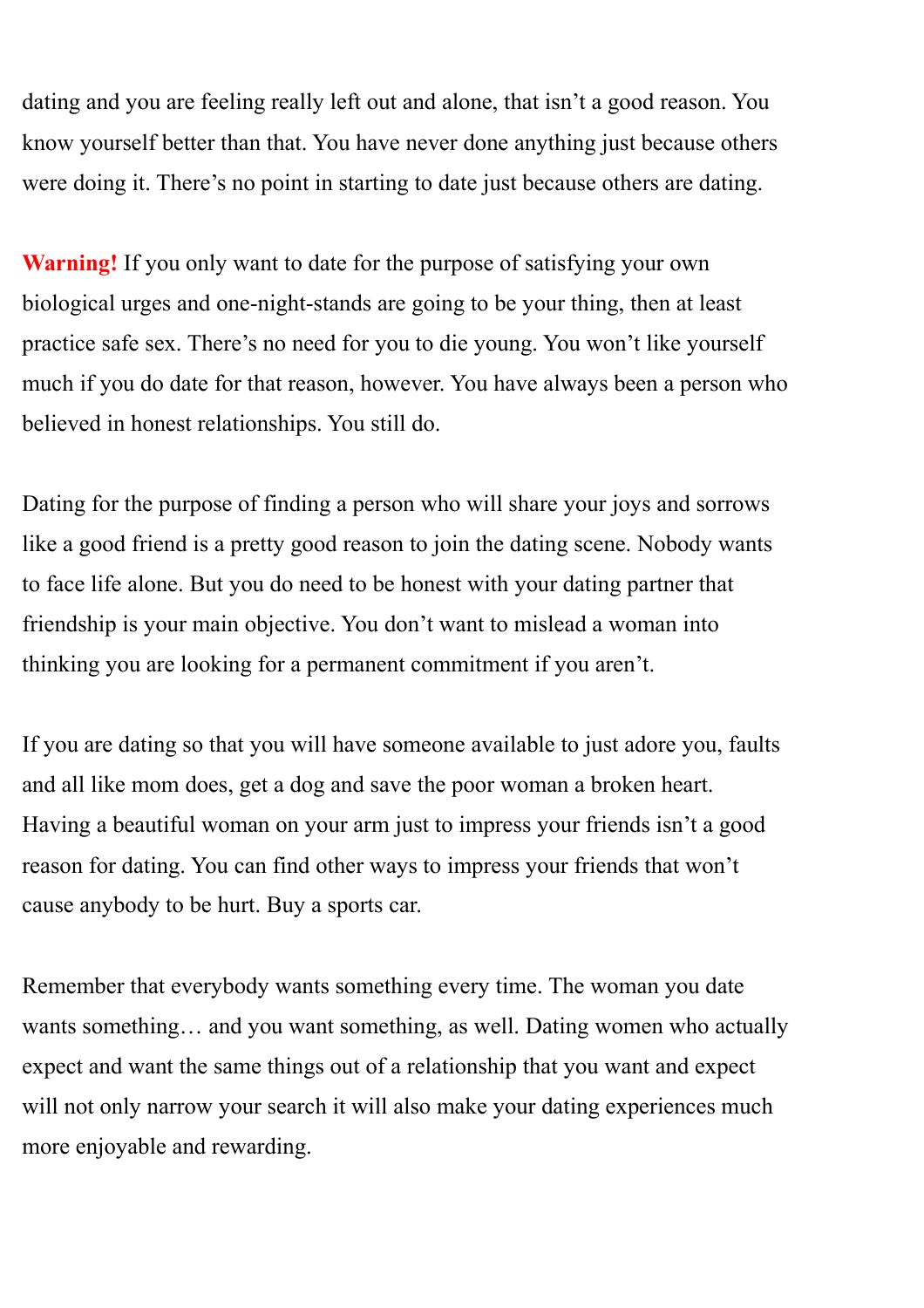Knowing exactly what you want brightens the possibility of getting it. Oh, and to dispel the "Ms. Perfect" myth while we're at it.

#### **2.2 Waiting to Meet Ms. Perfect**

If you seem to be waiting for Ms. Absolutely Perfect to wander into your line of sight – you keep waiting and waiting for the woman you have been dreaming about – then in reality, you are getting **nowhere**.

It must be really tough. Do you think you are just a victim of bad luck and that's the reason Ms. Perfect hasn't appeared in your life yet? Or have you decided that maybe Ms. Perfect only exists on movie screens and not out here in the real world?

#### **BINGO! DING! DING! DING!**

You've got it! She DOESN'T exist anywhere except in your imagination and on movie screens.

The truth of the matter is that the reason Ms. Perfect hasn't appeared has nothing to do with your luck, good or bad, but everything to do with you and the fact that you are busy looking for a person that doesn't exist! You can't date with your eyes closed and some impossible dream in your head. You'll get so caught up in this whole exercise of dating that you forget to look for the qualities you seek! You haven't met the person of your dreams because you aren't looking for the things that will make them close enough to perfect for you.

You are so confident that every woman you have met could not give you what you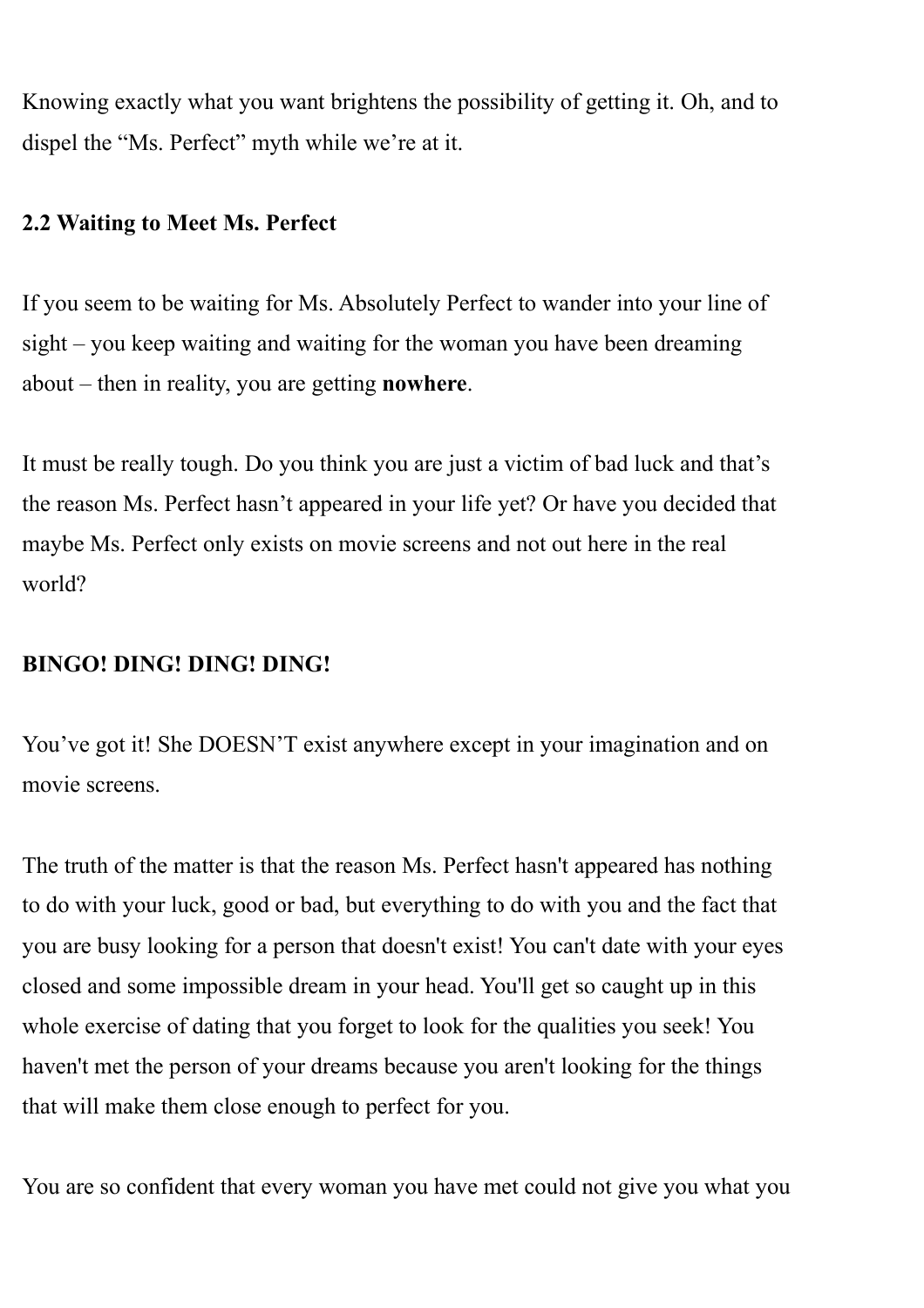wanted. But what was it that you wanted in the first place? Once you are sure of what you want, you will know exactly what to look for in your woman. What are the qualities that you feel are necessary in a person? What are the attributes you are willing to make a compromise on? Have you thought about all these?

Remember, that **nobody on this earth is perfect**. Everybody has faults - some faults bigger than others. Some are faults you can overlook and some are faults that you couldn't overlook on your best day and if she was the most beautiful, most sexy woman on the planet.

Yes, I know you will want your date to like you and to enjoy being with you. What is equally important, however, is that you like her and enjoy being with her.

When you first begin any relationship it is important to have an exit route planned in advance. When the chemistry isn't there, there isn't much point in wasting your time and energy (not to mention your money) on a relationship that isn't going to happen anyway. The sooner you discover irreconcilable differences, the better. The less you have invested in the relationship, the easier it is to end it (maybe even before it begins).

**Remember!** When you meet a woman, however hard you try to impress others, you cannot control their thought processes. Instead, it's far better to concentrate on your needs and desires, and how much of what you need would be fulfilled if you dated this woman. Do you like what you see? Does her personality appeal to you? What are the topics she likes discussing, what are her general likes and dislikes?

Does her intellect match yours? It's critical for you as you are the one who is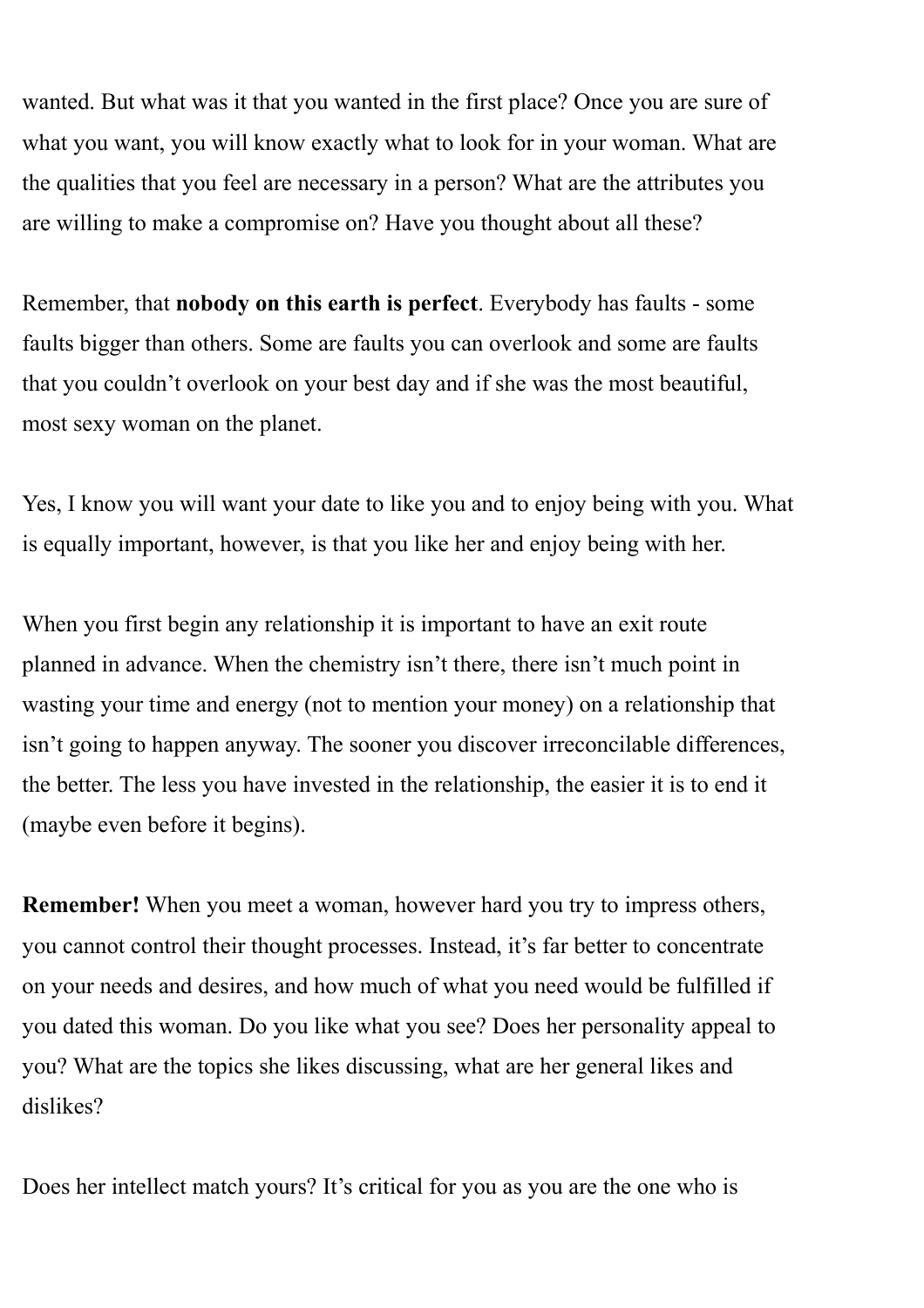seeking to meet Ms. Right… not Ms. Perfect.

#### **2.3 How to be Romantic**

It might not sound like such a desirable thing to be called a "romantic man". But wait a minute. Doesn't whether it's a good thing or a bad thing depend on who it is that thinks you are a romantic man?

Your poker playing buddies calling you "romantic" might be cause enough to punch somebody in the nose. On the other hand, if the woman you are dating calls you "romantic", that is a very good thing. Just because you like pampering your lady doesn't mean that you are any less a man than any other man. You can spend your day finishing your basement, working on your car, just getting your hands dirty so to speak but at the end of that day there's nothing quite like the look of love and care on your significant others face when you cook an impromptu dinner for her. And the benefits of what happens after dinner, or even before you get dinner done, far outweigh any negative connotations being labeled a romantic have.

So what is it exactly that makes a woman see a man as romantic? Most of the time it's the little things that women notice. A glance, a quick touch or brush across her back. Sure, flowers are nice, but haven't they almost become a cliché. That's not to say women don't like flowers because they do, but if that's all you've got then it will only go so far. You have to mix it up, change your style and use your imagination to create romantic moments.

**The key factor** in creating romantic moments is to put the lady's likes ahead of your own.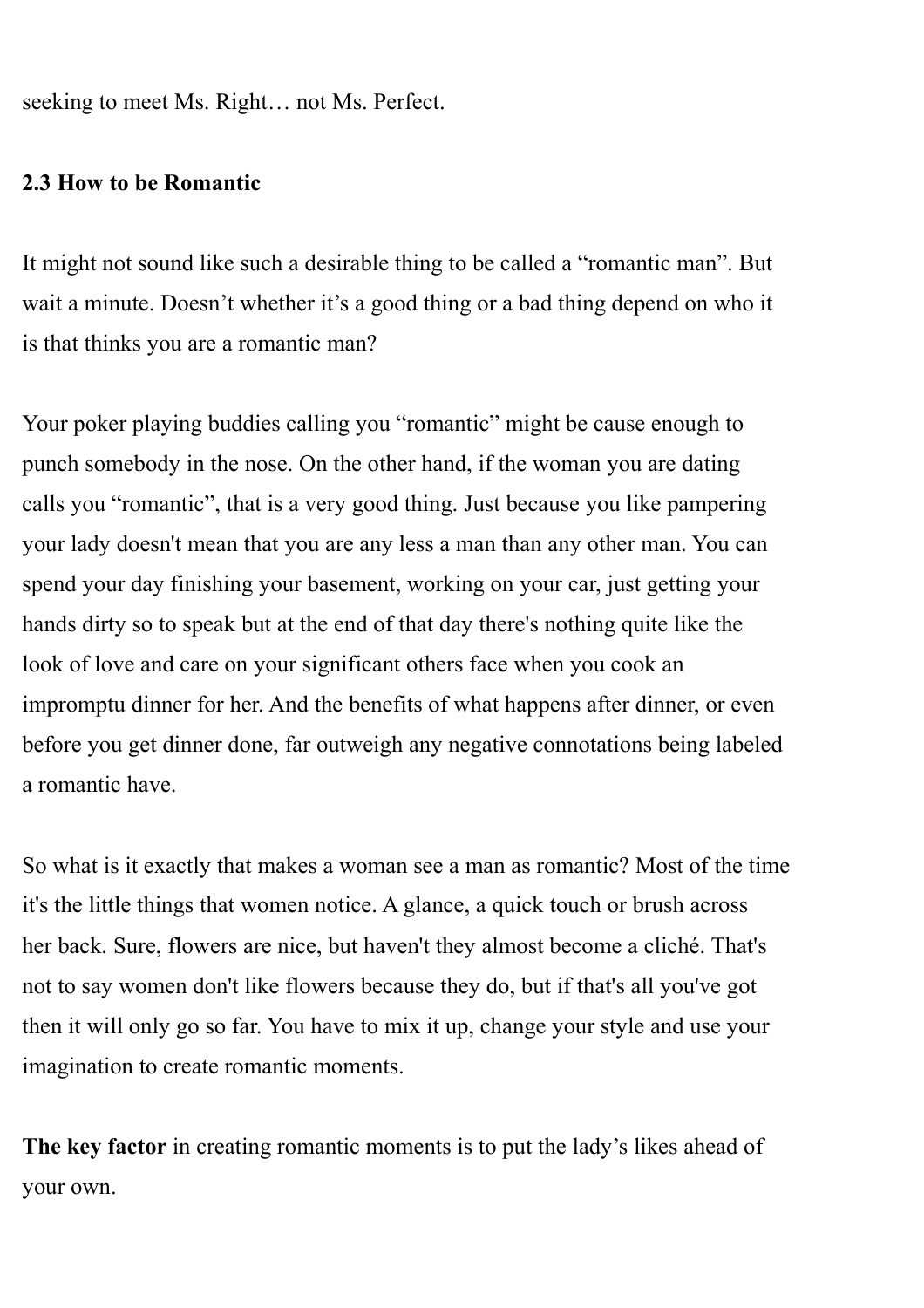Creating romantic moments is so easy it's a wonder every man in the world doesn't "get" this. All you have to do is think of an activity built around something she likes to do. Does she like shopping (not something men even like to think about much less do), fine dining, walks on a beach, watching movies and the list goes on. **It's all about doing something she likes with her**. What will make such activities seem even more romantic to her is if you choose to do something she likes to do with her when a ball game is on TV that you could be watching with your buddies. She will feel chosen. And that, my friend, is VERY romantic indeed.

It doesn't matter which activity to choose to participate in with the woman that you want to think of you as romantic. The trick is for you to be totally involved mentally in the activity and not staring off into space or obviously just wishing it were over so you could go do what you really want to do. Remember this is you trying to be romantic so concentrate on the project at hand.

**Here is another little hint**: The more that you dislike the activity that you choose, the more romantic it makes it for her that you chose to do it with her. The fact that it was your idea sends the romance factor through the roof.

It really is so very easy to create romantic moments. With only a little thinking and planning, romantic moments can happen every day and at the most unexpected moments. Being romantic is a win/win situation. There is no reason not to make romantic moments happen at every opportunity.

#### **2.4 Mind Your Appearance!**

Now, about your appearance: those old baggy jeans and sloppy sweatshirt that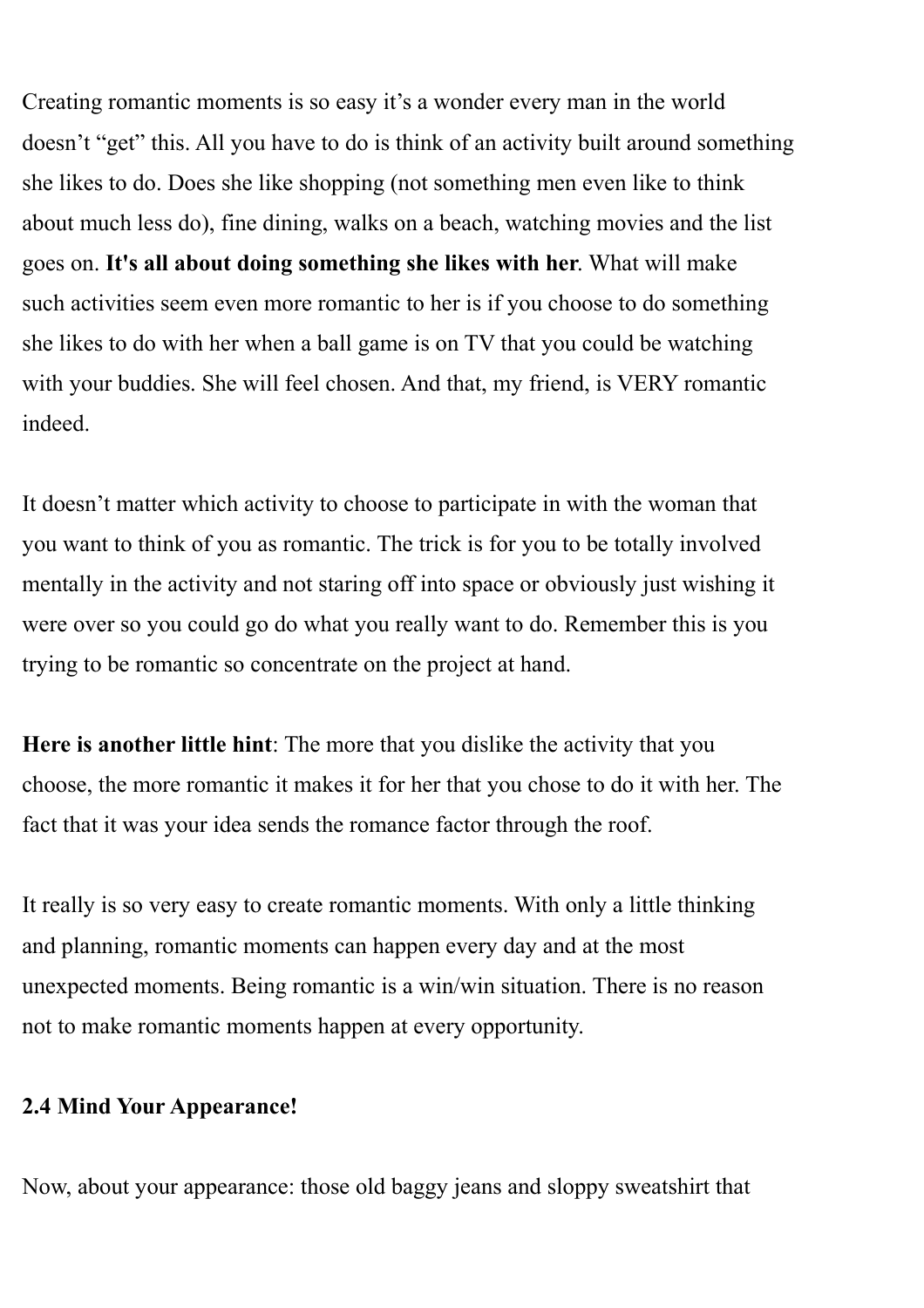you find so comfy are the first problem. You see yourself as comfortable. Women see you as a slob - **BIG turn off**.

**Important!** There is nothing wrong with wearing jeans and sweatshirts if you are only hanging out with the guys and don't have any desire whatsoever to impress a woman you might meet. You could even look fine in the jeans and sweatshirt if they were both clean, fit well and hadn't been picked up off the floor of your bedroom and put back on this morning when you got up. Lounging around the house in those clothes are fine but before you actually open the door and walk out of this house, you need to shower, shave and put on clothes that fit and that are cleaned and preferably pressed, as well. You never know who you will meet when you leave home so when you leave home, leave dressed to meet the love of your life.

The next important thing is your posture. **DON'T slouch**! Slouching tells women that you aren't very confident about yourself.

**Which comes to an interesting thought**: ever wondered why most women are attracted to men in uniform?

You see, men have always thought that women were attracted to men in uniform e.g. soldiers, sailors, pilots, etc. but the uniform has nothing to do with it. It's their posture that attracts women. They look so confident - so sure of themselves. They look like they are ready, willing and able to face the world, fight the battles and win. In short, little brother, they look like THEY think they are winners, which makes women believe they ARE winners. Quit slouching and stand up straight. Look the world in the eye.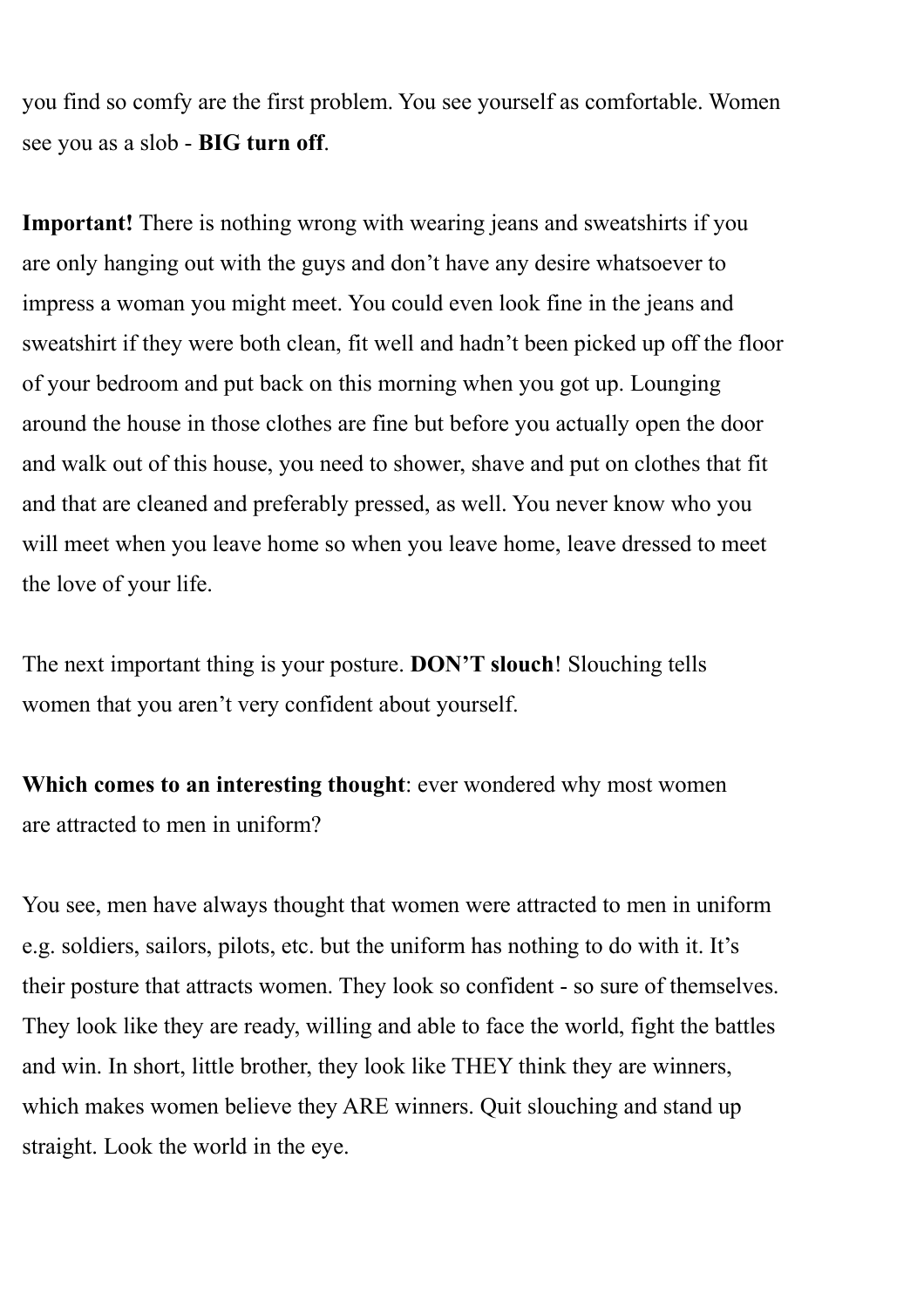Now let's talk about your haircut. Dad goes to the barber shop every couple of weeks and has his hair cut the same way it's been cut ever since I can remember. Granted, the hair is a bit thinner on top now and he is getting gray around the edges but basically, the haircut it the same. Now days, men have hair STYLES, not haircuts. Yours needs to be styled in a way that makes you look successful. Don't go for one of those weird cuts that the kids and the punks wear. Go to a good men's hair stylist and get it styled in a way that you can easily take care of it. And, for goodness sakes, keep it combed.

Personal hygiene or the lack thereof, is the first thing a woman notices about a man. Your fingernails need to be neatly trimmed and clean. Using a scrub on your hands to keep them from being rough is a good idea.

You need to go to the dentist and have your teeth whitened or get one of those over-the-counter products and whiten them yourself. There isn't any excuse these days to have dull yellow teeth.

Another thing: you do not have to have pimples. There are products on the market to help clear up your complexion and if you need more help than what is on the market, take yourself to a dermatologist. Medical science has progressed far enough that a pimple occasionally is all that you really have to suffer through. Acne is from the dark ages.

Women also like to see a man who looks healthy and spends time out of doors. A pasty while complexion, even if it clear isn't very appealing. It doesn't look manly to women if a man is too pale. You don't have to go out and spend hours working on a tan. There are tanning salons where you can acquire a healthy looking light tan in a few hours even if you spend most of your time in front of a computer.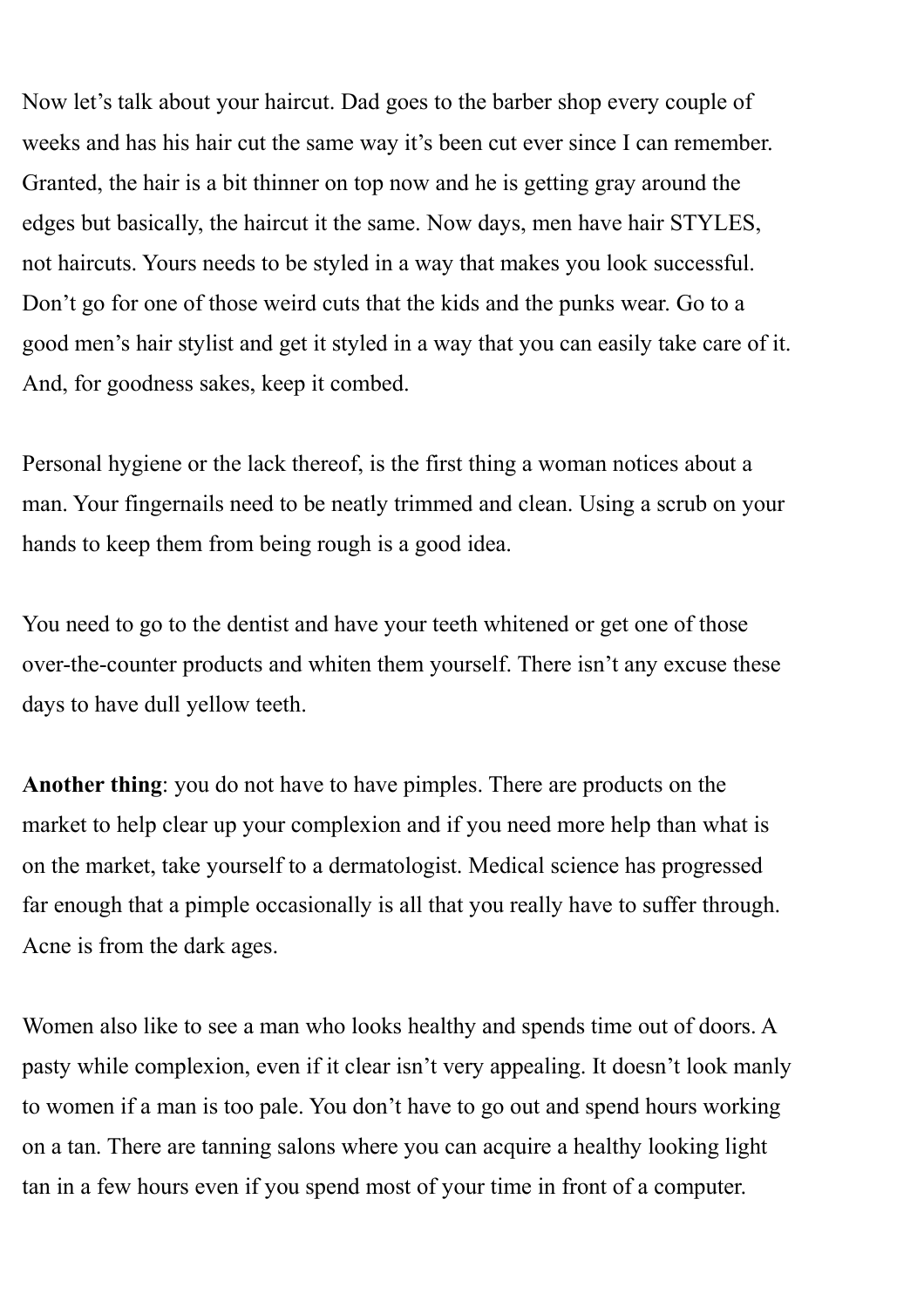Don't wear cologne or after shave that is so strong is will overpower the most expensive perfumes a woman can buy as any price. Your cologne or aftershave should be s very subtle scent and should not be discernable from across the room. Shoes! Shoes are important. A woman will always check the shoes a man is wearing. Here, again, clean and neat is more important than what the shoes cost. A pair of Gucci loafers that are overrun and unkempt will impress her, not at all, whereas, a pair of shoes that were purchased at a chain store that are clean and polished will likely make her take a closer look at the guy who is wearing them. Shoes that are appropriate for the occasion are important, too. A pair of expensive running shoes worn with a suit and tie won't get you very far with the ladies.

Women would never want to date a man who wears more jewelry than she does. Your *bling bling* can't out shine her *bling bling*. So go light on the jewelry and make sure that what you do wear looks masculine and appropriate for whatever the occasion is.

I don't think you smoke, but don't - and don't dip or chew either. All of them are nasty habits that will turn women off.

Don't ever get drunk in public and never, ever, EVER use any drugs of any kind. Women see all of those things as, not only bad habits, but dangerous ones as well. I'm going to tell you something, drinking might make you feel braver when you want to approach a woman but if you are drinking, or high on anything, she will know it immediately and she will RUN the other way if she has a brain in her head.